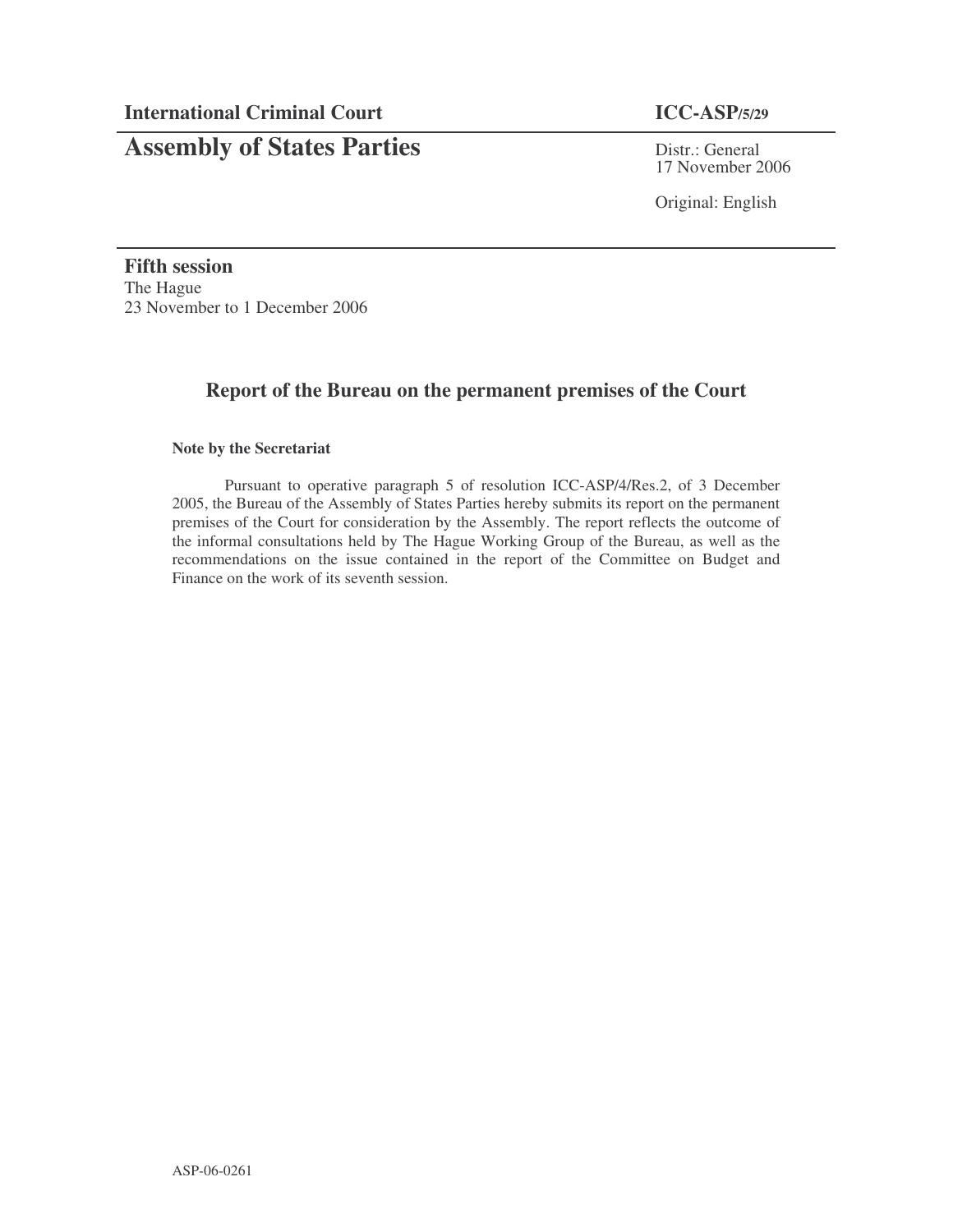# **Report of the Bureau on the permanent premises of the Court**

1. In December 2004, the Bureau of the Assembly of States Parties to the Rome Statute of the International Criminal Court ("the Bureau") decided to establish two standing working groups, one in New York and the other in The Hague, in accordance with resolution ICC-ASP/3/Res.8.

2. On 14 February 2006, the Bureau reconstituted its two Working Groups and adopted their terms of reference. The mandate of The Hague Working Group included, inter alia, the issue of permanent premises of the Court.

3. As regards the issue of permanent premises of the Court, in operative paragraph 5 of resolution ICC-ASP/4/Res.2, the Assembly recommended that the Bureau of the Assembly and the Committee on Budget and Finance should "remain seized of the matter and report to the fifth session of the Assembly of States Parties."

4. Between 23 February and 8 November 2006, The Hague Working Group held 13 meetings. At seven of those meetings the Working Group discussed, inter alia, the issue of permanent premises. Representatives of the host State and of the Court took part in the meetings.

5. The Facilitators on the issue of permanent premises have been Ambassador Gilberto Vergne Saboia (Brazil), from 5 April to 15 August, and Mr. Masud Husain (Canada) as of 23 October. Furthermore, the two Vice-Presidents of the Assembly, Ambassador Erwin Kubesch (Austria) and Ambassador Hlengiwe Mkhize (South Africa), as well as the Coordinators of The Hague Working Group, Ambassador Colleen Swords (Canada) and Ambassador Sandra Fuentes-Berain (Mexico), also helped to guide the discussions on this issue.

6. The Hague Working Group organized a two-day meeting with experts from capitals on the issue of permanent premises. The meeting, which was open to all States Parties, took place on 21 and 22 September 2006 at the Ministry of Foreign Affairs of the Netherlands. The Court and the host State had arranged for all interested delegates and experts to visit the Arc building ("the Arc"), the premises of the International Criminal Tribunal for the Former Yugoslavia (ICTY), and the site of the Alexanderkazerne.

7. The Working Group reviewed a substantial number of documents and informal papers, as well as presentations by the Court and the host State on the issue of permanent premises. Most of this information has been consolidated in the comprehensive progress report on the future permanent premises of the International Criminal Court (ICC-ASP/5/16).

8. On 5 October 2006, the Coordinator of The Hague Working Group conveyed to the Bureau an informal interim report on the permanent premises, which consisted of the following:

(a) A report prepared by Ambassador Colleen Swords and Ambassador Gilberto Vergne Saboia, in their former capacities as Coordinator of the Working Group and Facilitator on permanent premises, respectively, and adopted by the Working Group at its 10<sup>th</sup> meeting on 4 October; and,

(b) The informal summary by the Vice-Presidents of the Assembly of States Parties of the meeting of experts on the issue of permanent premises, which was convened by the Working Group on 21 and 22 September.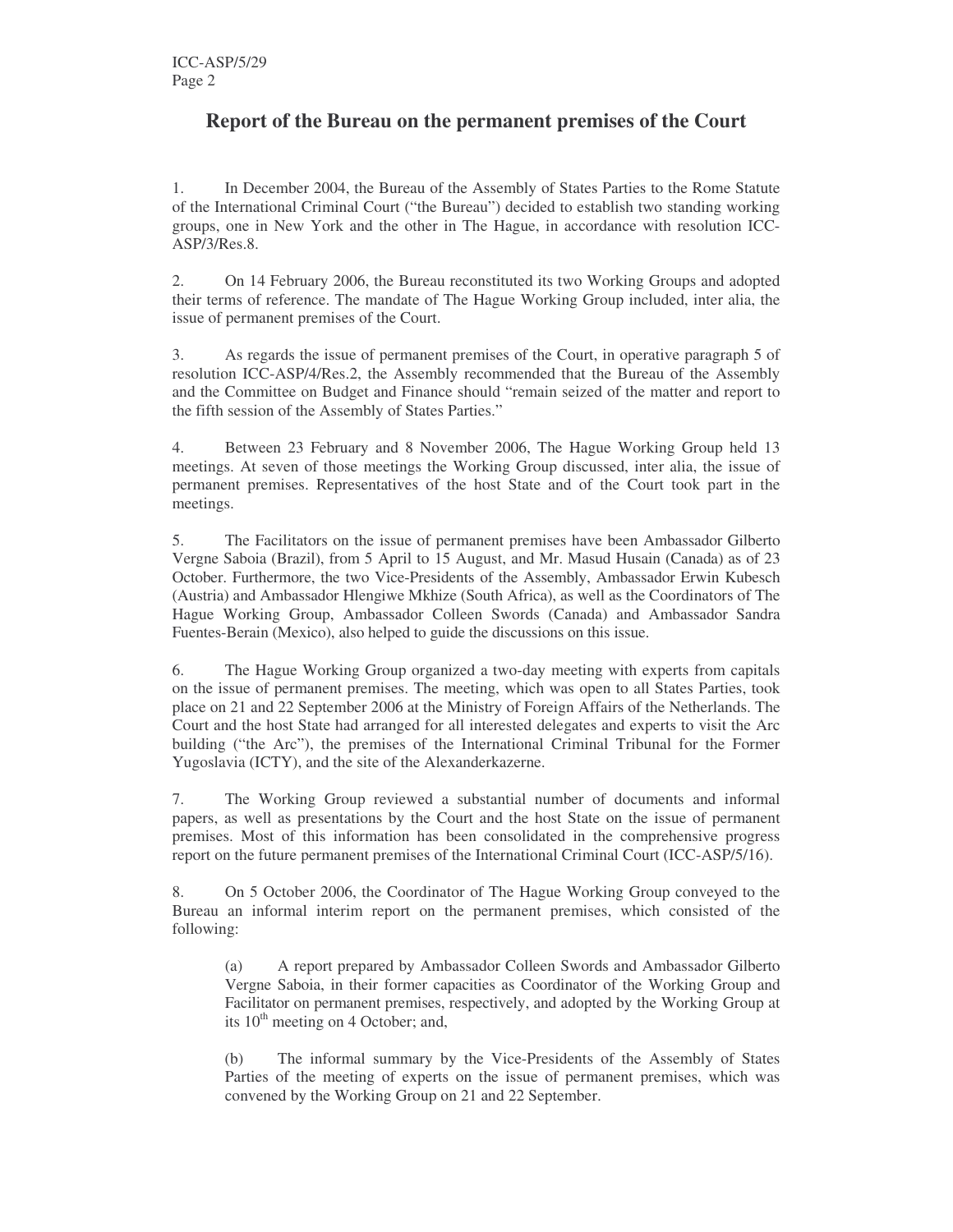9. The present report and the draft resolution contained in the annex are submitted for the consideration of the Assembly of States Parties.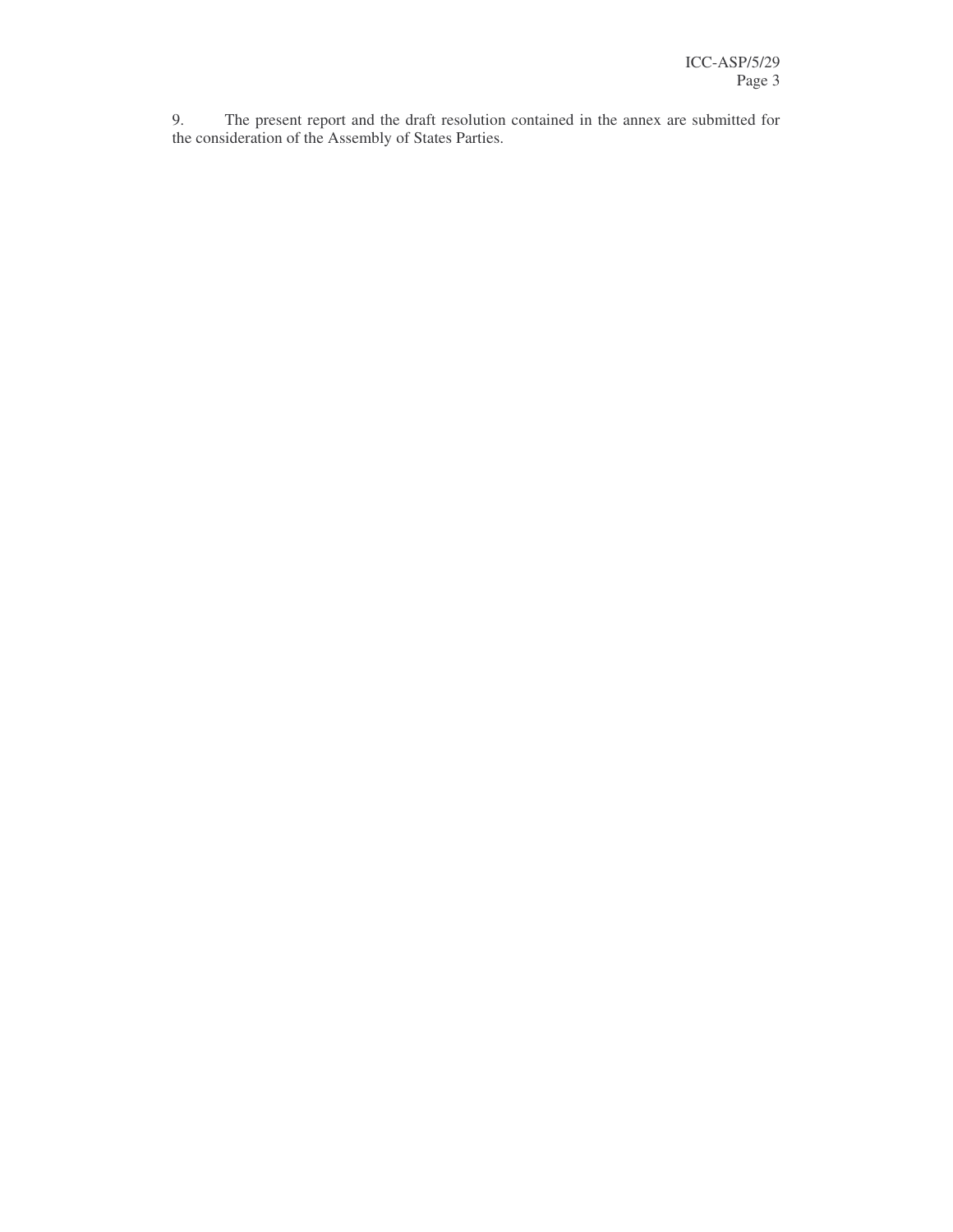## **Annex**

## **Draft resolution on permanent premises**

### *The Assembly of States Parties,*

*Recalling* resolution ICC-ASP/4/Res.2 which emphasized that "the Court is a permanent judicial institution and as such requires functional permanent premises to enable the Court to discharge its duties effectively and to reflect the significance of the Court for the fight against impunity", and recommended, "bearing in mind the recommendation of the Committee contained in paragraph 86 of its report on the work of its fifth session (ICC-ASP/4/27), that the Bureau of the Assembly and the Committee remain seized of the matter and report to the fifth session of the Assembly of States Parties on the issue of permanent premises of the Court";

*Recalling* that three options for permanently housing the Court have been under consideration, namely: (1) remaining in the current location (Arc Building); (2) moving to the premises of the International Criminal Tribunal for the Former Yugoslavia; and (3) building purpose-built premises on the Alexanderkazerne site;

*Further recalling* the original host State bid that provided premises free of charge until 2012, and the further host State bid as provided in the letter dated 25 January 2006 from the Minister for Foreign Affairs of the host State to the President of the Assembly of States Parties;<sup>1</sup>

*Noting* the report of the Bureau on the permanent premises of the Court (ICC-ASP/5/…) that refers to the informal interim report on permanent premises, which tends to conclude that the third option would probably offer the greatest flexibility in terms of planning and costs;

*Underscoring* that the premises of the Court must respond to the needs of the different stakeholders as to functionality, flexibility (both in construction terms and in the application of costs), scalability, security, character and identity and that the design should reflect these requirements;

*Mindful* of the reports of the Committee on Budget and Finance on the work of its sixth<sup>2</sup> and seventh<sup>3</sup> sessions;

1. *Requests* that, without prejudice to the prerogative of the Assembly to make a final decision on where to permanently house the Court, the International Criminal Court now focus on option 3 only, purpose-built premises on the Alexanderkazerne site, with a view to allowing the Assembly to take an informed decision at its next session;

2. *Requests* the Court, in order to allow a review by the Committee on Budget and Finance at its eighth session in 2007:

<sup>1</sup> *Official Records of the Assembly of States Parties to the Rome Statute of the International Criminal Court, Fourth session, The Hague, 28 November to 3 December 2005* (International Criminal Court publication, ICC-ASP/4/32), annex IV.

<sup>&</sup>lt;sup>2</sup> ICC-ASP/5/1, paras. 31-45.

<sup>3</sup> ICC-ASP/5/23 and Add.1, paras. 106-113.